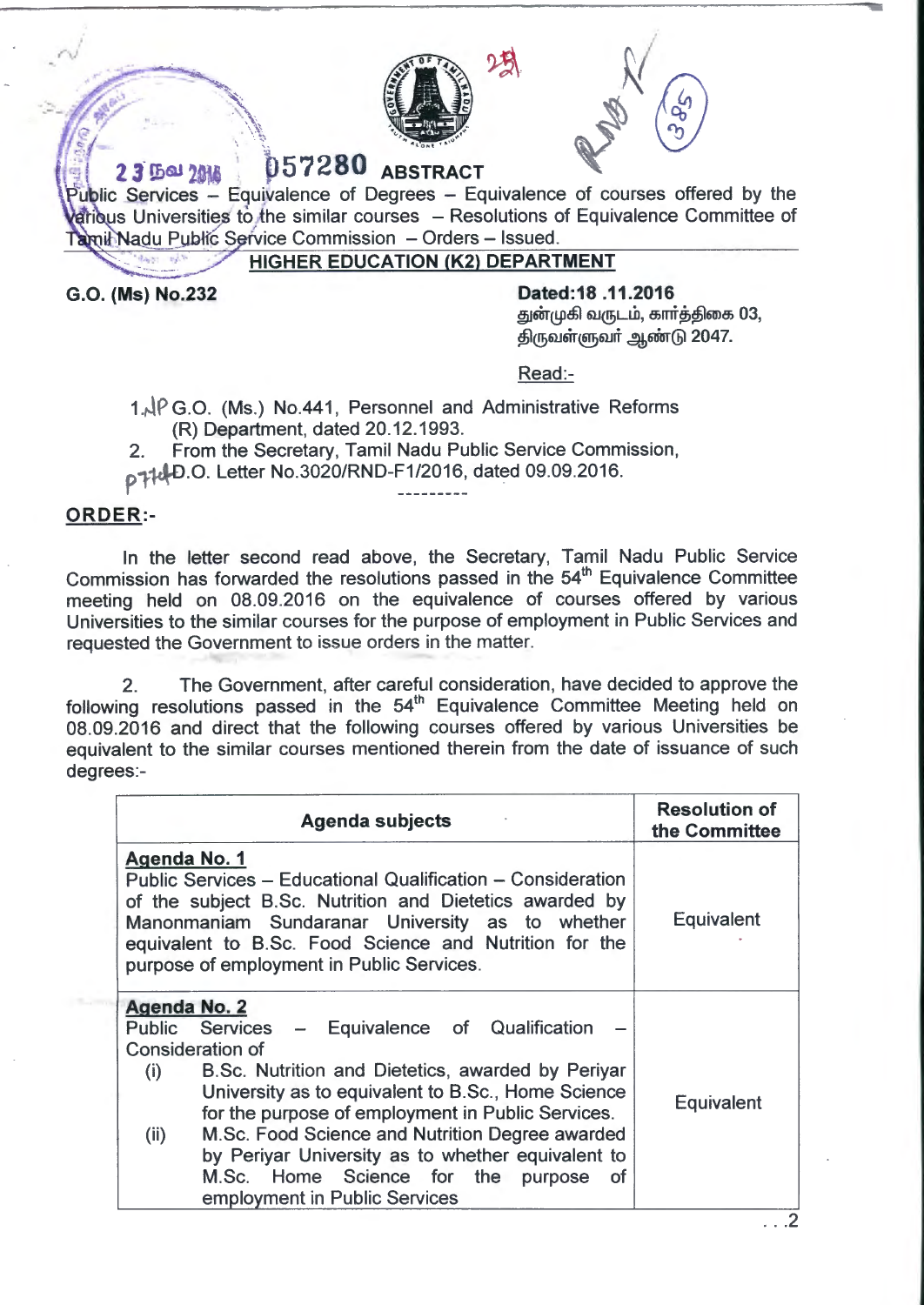| <b>Agenda No.5</b><br>Public<br>Services - Educational Qualification<br>Consideration of B.Sc. Zoology (Vocational stream<br>Sericulture) awarded by Periyar University as to whether<br>equivalent to B.Sc. Zoology for the purpose<br><b>of</b><br>employment in Public Services.                                                                                                                                                                                                                                          | Equivalent                                                                                                                                                                            |
|------------------------------------------------------------------------------------------------------------------------------------------------------------------------------------------------------------------------------------------------------------------------------------------------------------------------------------------------------------------------------------------------------------------------------------------------------------------------------------------------------------------------------|---------------------------------------------------------------------------------------------------------------------------------------------------------------------------------------|
| Agenda No. 7<br>Public<br><b>Services</b><br>- Educational Qualification<br>Consideration of B.A. Corporate Secretaryship awarded<br>by University of Madras as to whether equivalent to<br>B.Com. for the purpose of employment in Public Services.                                                                                                                                                                                                                                                                         | Equivalent                                                                                                                                                                            |
| <b>Agenda No.11</b><br>Public<br>Services - Educational Qualification<br>Consideration of B.Sc., (Mathematics, Statistics and<br>Computer Science) (Chosen subjects) in Part-II of the<br>Degree awarded by Sri Venkateswara University, Tirupathi<br>(Andhra Pradesh) as to whether equivalent to B.Sc.<br>degree in Statistics for the purpose of employment in<br><b>Public Services.</b>                                                                                                                                 | <b>Equivalent</b>                                                                                                                                                                     |
| <b>Agenda No.12</b><br><b>Public</b><br>Services<br>- Educational<br>Qualification<br>Consideration of B.B.A. Retail Management awarded by<br>Bharathidasan University as to whether equivalent to<br>B.B.A. for the purpose of employment in Public Services.                                                                                                                                                                                                                                                               | Equivalent                                                                                                                                                                            |
| Agenda No. 13<br><b>Public</b><br><b>Services</b><br>Educational<br>Qualification<br>$\sim$ $\sim$<br>Consideration of B.A. Sociology with Computer Application<br>awarded by Fatima College (Autonomous) affiliated to<br>Madurai Kamaraj University as to whether equivalent to<br>B.A. Sociology for the purpose of employment in Public<br>Services.                                                                                                                                                                     | <b>Equivalent</b>                                                                                                                                                                     |
| Agenda No. 14<br><b>Public</b><br><b>Services</b><br>Educational<br>Qualification<br>$\hspace{0.05cm}$<br>Consideration of M.Sc. Instrumentation from 2002-2003 to<br>2007-2008 and renamed thereafter as M.Sc. Electronics &<br>Instrumentation semester degree courses awarded by<br>Madurai Kamaraj University as to whether equivalent to<br>M.Sc.<br><b>Electronics</b><br><b>OR</b><br>M.Sc.<br><b>Electronics</b><br>and<br>Communication semester degree course for the purpose<br>of employment in Public Services. | M.Sc.<br>Instrumentation and<br><b>M.Sc. Electronics</b><br>and Instrumentation<br>is equivalent to both<br>M.Sc. Electronics<br>and<br><b>M.Sc. Electronics</b><br>and Communication |

... 3

-